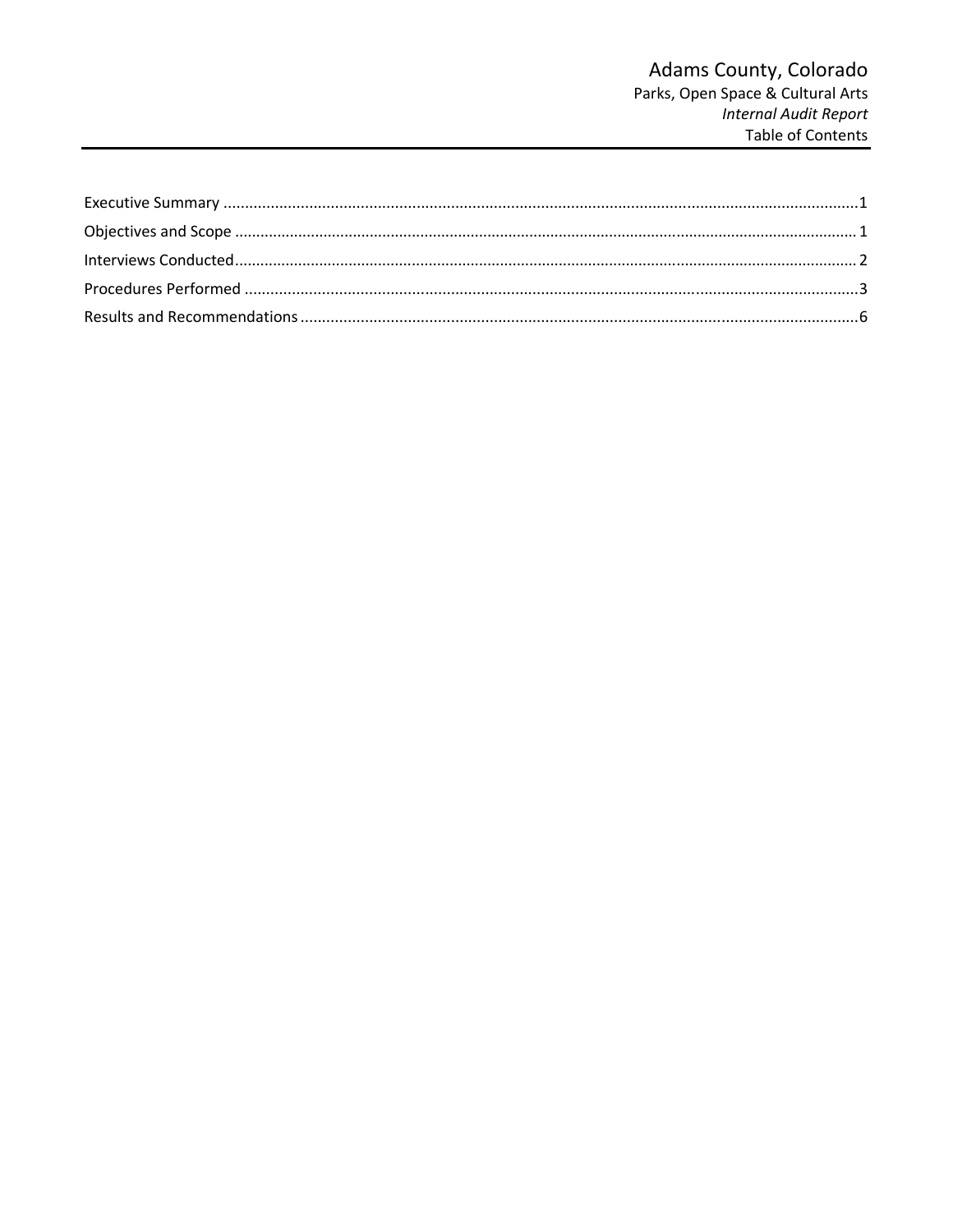### **EXECUTIVE SUMMARY**

Eide Bailly LLP performed internal audit procedures surrounding cash management, cash handling, inventory controls and operational efficiencies and effectiveness of the Adams County Parks, Open Space & Cultural Arts Department (the Department) based upon risks requested to be addressed as part of the 2019 audit plan and internal audit risk assessment process. Our evaluation included the Department's processes and controls over the above‐mentioned areas specifically surrounding special events held at County facilities and the liquor sales occurring at those events. This internal audit of the Department was performed on the current processes in place at the time of the internal audit, during the period from October 1, 2018 to September 30, 2019.

During the internal audit, we interviewed that Department's staff and determined they were very knowledgeable about their processes and procedures and attentive to any improvements that may be needed or suggested. We learned the Director has only been in his position for less than a year, and other key personnel that work on special events and liquor sales have been in their positions no more than three years. While the staff involved are somewhat new to their respective positions, the team has extensive knowledge about special event coordination and liquor sales as well as the Department's operations, cash management, cash handling and operational efficiencies.

During our internal audit, we identified recommendations that would improve the Department's controls over cash, inventory and operations which are discussed in detail in the Results and Recommendation section below.

### **BACKGROUND**

The Adams County Parks, Open Space & Cultural Arts Department provides planning, management and maintenance of the County parks system that includes: developed parks, lake areas, open space, public park buildings, regional park / fairgrounds, and trails. Adams County provides a variety of parks and open spaces. These include: City View Park, Lowell Street Trailhead, Coronado Parkway, Rotella Park, Elaine T. Valente Open Space, Sandhofer Lake, Engineer Lake, Siegrist Lake, Jim Baker Reservoir, Steele Street Park, Little Dry Creek Lake, and Twin Lakes Park. This Department also maintains two golf courses as well, Riverdale Dunes and Riverdale Knolls.

There are numerous events held at the County's various parks locations. The largest being the County Fair held in late July/early August of each year. The focus of the internal audit was specific to cash management, cash handling, liquor inventory controls and operational efficiencies and effectiveness of the Department as it pertained to special events and liquor sales at these events.

# **OBJECTIVES AND SCOPE**

Eide Bailly LLP performed internal audit procedures surrounding cash management, cash handling, inventory controls and operational efficiencies and effectiveness surrounding special events held at the fairgrounds and liquor sales based upon risk determinations performed with the Department in May 2019. The overall objective of the internal audit was to identify potential opportunities to strengthen internal controls related to the above areas at special events held at County facilities.

The scope of our procedures included the following:

- Inquiring and documenting policies and procedures within the Department
- Cash handling processes and procedures related to special events and liquor sales and facility rentals for special events that occurred from October 1, 2018 to September 30, 2019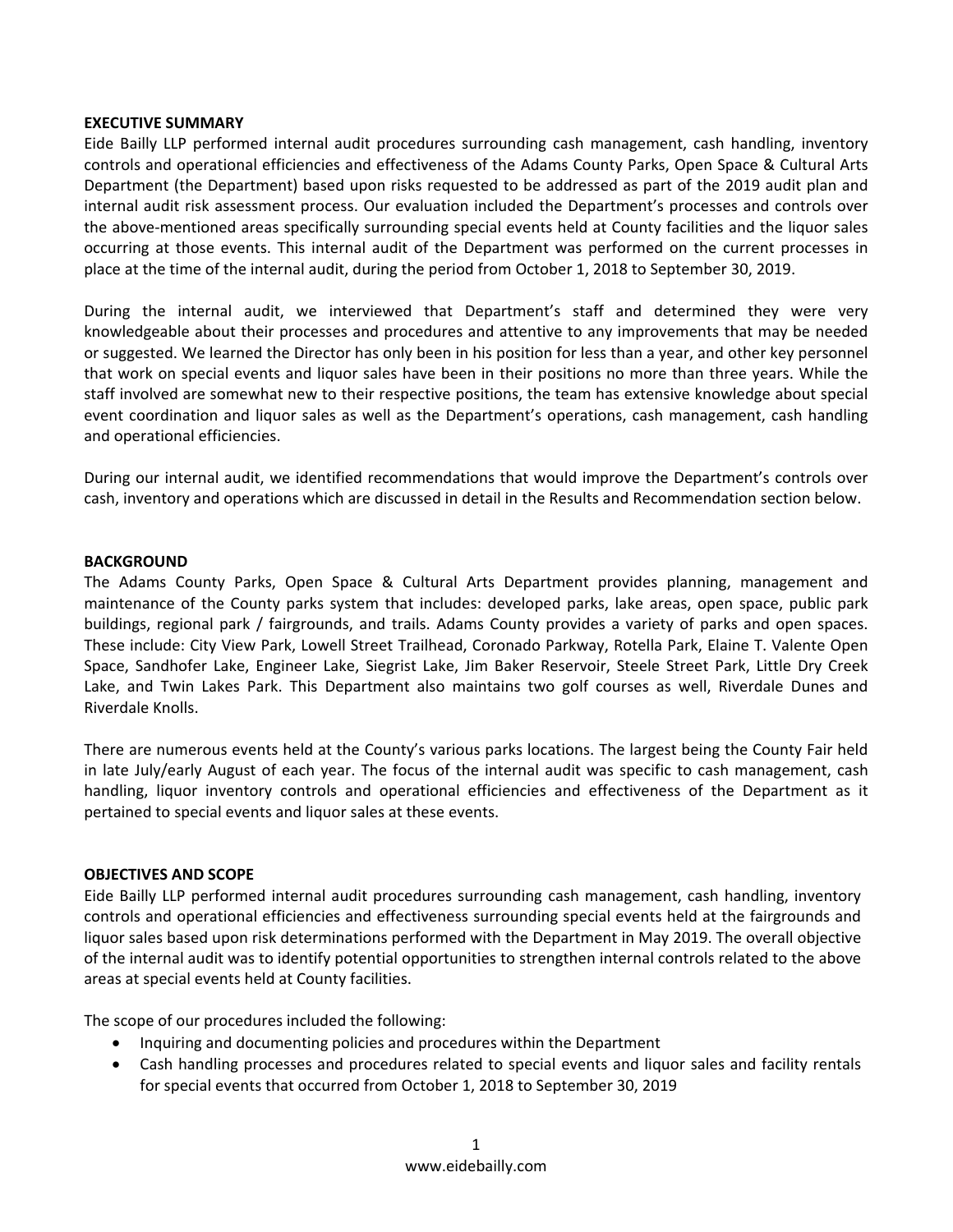- Cash management and the depositing and reconciling processes and procedures within the Department and within the accounting function of the office for these events
- Safeguarding of the cash within the Department
- Safeguarding of the liquor inventory within the Department
- Operational effectiveness and efficiencies surrounding the internal controls for these special events.

Procedures performed during this internal audit included the following:

- Interviews with Department staff to identify key risks within the operations as identified above
- Review of processes with key staff related to the identification of key controls of the operations
- Interviews with key staff to review the responsibilities of the Department related to the identified business objectives of each event and process
- Assessment of the key controls over each cash handling, cash management and safeguarding of cash
- Walkthrough of selected transactions within each business process to determine if identified key controls were in place and operating as designed and communicated to us
- Assessment of the inventory processes surrounding liquor inventory.

# **INTERVIEWS CONDUCTED**

A key component of our procedures involved interviewing key personnel of the Department and of those that oversee the operations of the Department. Group interviews as well as individual interviews were conducted to obtain an understanding of the processes, key controls and key risks. These interviews were important for us to identify the key controls of the Department and to identify any opportunities for improvement. The personnel we interviewed were as follows:

- Parks, Open Space & Cultural Arts Director
- Fair & Special Events Manager
- Event Services and Beverage Supervisor
- Facilities and Special Events Coordinator
- Parks & Open Space Administrative Supervisor
- County Finance Director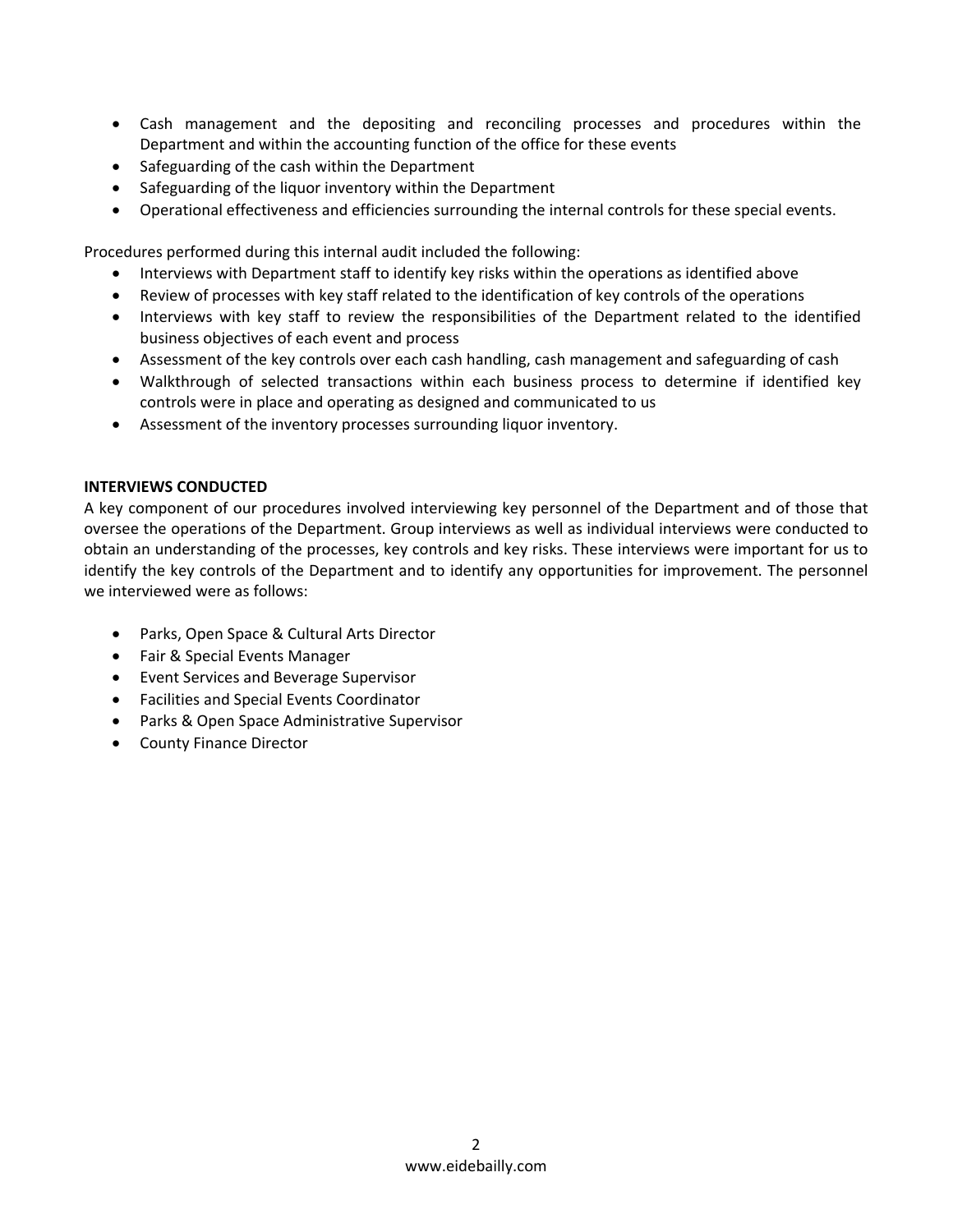### **PROCEDURES PERFORMED**

We evaluated the adequacy of controls and processes related to cash management, cash handling, inventory controls and operational efficiencies and effectiveness in place through the following procedures:

### *Facility Rentals*

Adams County Parks, Open Space & Cultural Arts rents facilities for various events. The locations of these rentals are; the arena grandstands, 4‐H arena, indoor arena, sale barn, Al Lesser Building, Waymire Dome and Exhibit Hall. There are areas within each of these locations that are available for rental along with general parks pavilions. All facility rental transactions occur at the Department's administration building. We walked through the process of one facility rental transaction. As part of that walkthrough we identified the amount of cash, checks and credit card payments the facility rental. We obtained a copy of the signed contract and ensured it was received within a set timeframe of when the deposit was received (generally 30 days of deposit date). We obtained a receipt of the deposit made and traced to payment summary for that specific customer maintained in EventPro. We traced the deposit received as well as all other funds received to deposit slip submitted to the Treasurer's Office. We compared these to the payment summary report from EventPro indicating these were received timely in accordance with rental policies maintained on the County's website. We noted each receipt was coded with appropriate general ledger account. We traced these into financial records. We noted that funds collected during the week are maintained in a safe until Thursday where they are given to administrative staff for deposit preparation. Once the deposit is prepared, the deposit is sealed in an envelope after the balancing is performed. The envelope is attached to the deposit slip created during the balancing procedures. We observed that deposits are performed weekly (each Thursday) and sent to the Treasurer's Office each Friday. As part of our observation, we also observed the security over cash funds at each location. This security included camera coverage adequacy and access to safes.

We understand and observed that refunds are given to customers after an event takes place. Generally, these refunds are made less than a week after the event. We observed the receipt from the original deposit printed and coded with proper general ledger account. We observed these were sent to the County's Finance Department for the issuance of the refund check. Through further discussions with Department personnel, the Department has received approval to discontinue the collection of deposits for smaller events. This is because the Department rarely keeps refunds. Because of this, the Department feels the large upfront payment that is received upon the signing of the contract, eliminates the need for any deposit.

# *Liquor Sales*

We obtained an understanding of how liquor sales are managed at each event. We selected one transaction relating to liquor sales for a smaller event and performed a walkthrough of this transaction. We obtained an Event Service Liquor/Bar Service Order Form completed by the customer for an event which was held on August 31, 2019. The order form indicated the event was to take place between 5pm and 11pm at the Exhibit Hall with an estimated attendance of 500 people. This order form also indicated that this will be a cash and hosted bar meaning the host will pay for beer kegs and any other drinks will be paid for with cash or credit card by the attendees. The form also indicated the host's special request of specific types of beer in each keg. We also obtained an Event Services Set Up Sheet agreeing what was on the Order Form agreed to Set Up Sheet.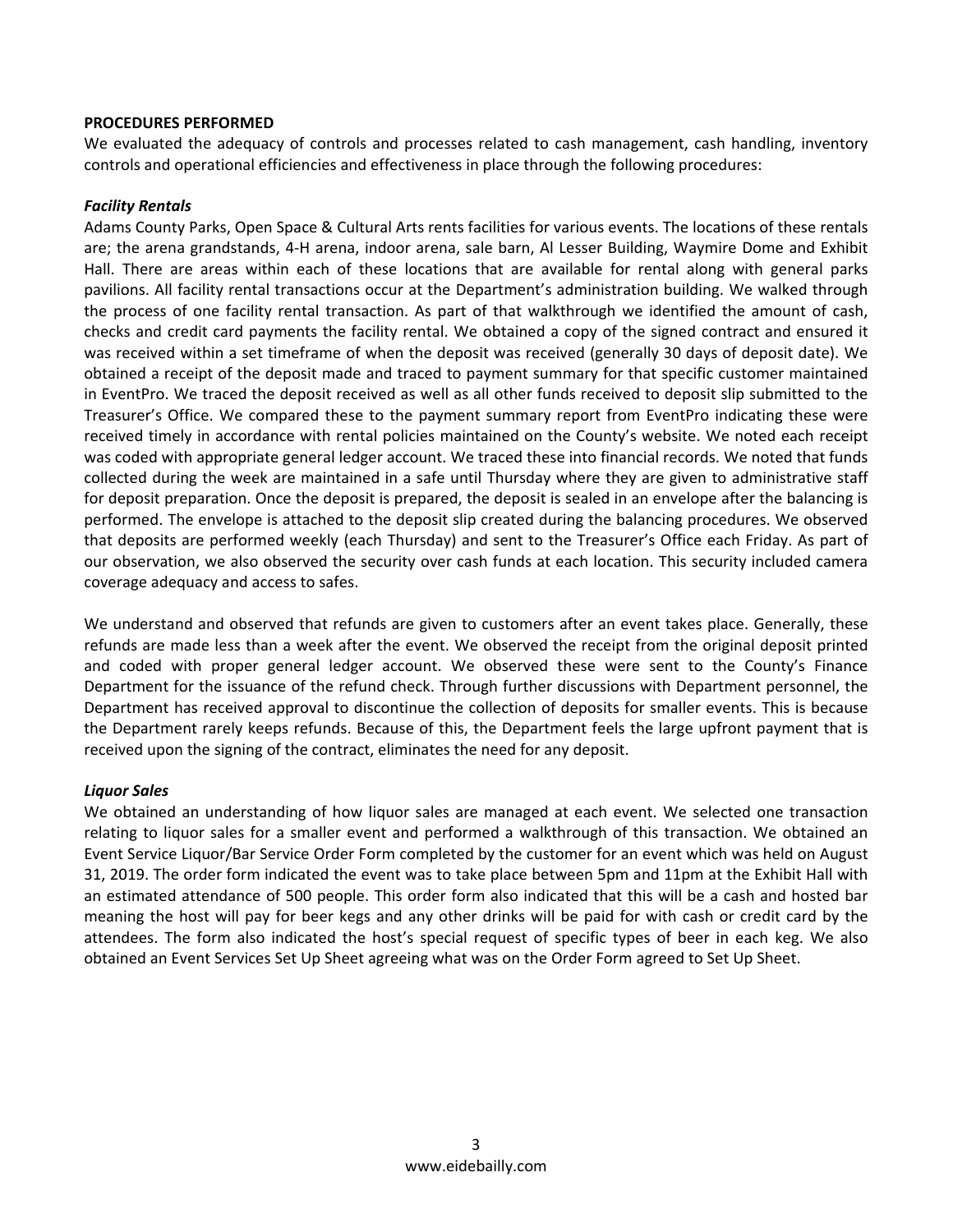We then selected a specific event and walked through the cash close out for that event. EB obtained a cash float worksheet for a reunion which occurred on July 20, 2019. We noted the Square reader identification was identified on the cash float worksheet. This cash float worksheet indicated the names of the two bartenders that worked the event which corresponded to the County's Event Services Sign In/Out worksheet showing the bartenders signed in at 5pm and signed out at 9:30pm with the total amount of cash and credit tips received from the event. From the cash float worksheet obtained, we noted at the beginning of the night there was \$300 as the beginning bank (10x\$10s, 20x\$5s, and 100x\$1s) which is standard for these events. EB also noted that a total cash at end of night was \$389 (4x\$20s, 11x\$10s, 21x\$5s, and 94x\$1s) meaning total cash sales totaled \$89. We also obtained a download from Square noting that total cash sales were \$91, indicating a \$2 shortage, and that the Square device used matched the identification number. Further, we observed that all tablets and credit card readers associated with the County's point‐of‐sale system were maintained in the Department's offices in a locked cabinet.

We also evaluated the adequacy of controls and processes related to inventory processes in place through the following procedures:

Liquor inventory is purchased through a blanket purchase order and is purchased from only five distributors. Open and unopened liquor inventory is kept in two 'liquor rooms', which is a walk‐in closet that is secured by a lock. These liquor rooms are located at the fairgrounds. Distributors deliver the liquor to these locations. Inventory is counted monthly but not maintained for recordkeeping. We did note the last count was performed in August 2019. During slower times, counts are limited to quarterly. Before each event, as noted above, the Department has created an Event setup sheet where inventory is pulled from the location and tracked on this listing. At the end of the event, the bartenders place all the unused liquor and beer in a box and Department staff will compare to sales transactions to help ensure adequacy of what was poured. We toured and performed a walk‐through of this process of the liquor storage rooms and noted all the liquor and beer inventory were in two storage rooms. There were several boxes that contained some partial boxes representing liquor used at events the prior evening. We noted that that last inventory count was performed in August 2019. Through our procedures we noted that the Department does not have formal written procedures surrounding its liquor inventory nor does it have necessary software to track its inventory.

# *Reconciliations and Bookkeeping*

We obtained an understanding of the processes surrounding depositing funds received from facility rentals and liquor sales at events. We then performed a walkthrough over this process. We obtained deposit reports for an event occurring on July 2, 2019. Total cash deposits from this event totaled \$3,048. We then obtained cash receipts ledger report totaling \$5,925.50 and a credit card deposit slip totaling \$2,877.50. We recalculated the total cash by determining the difference between credit cards and total transactions. This recalculation resulted in a difference of \$3,048 which is the total cash collected per deposit slip. Finally, we examined a receipt completed by the Department and signed by a representative of the Department and its armored delivery service that agreed to total deposits to be delivered to the County Treasurer.

# *Testing*

In order to test the above processes and controls over special events, liquor sales and facility rentals, we obtained from Department staff a listing of all events held between October 1, 2018 through September 30, 2019 that had liquor sales. This information was obtained through EventPro that tracks all events held at the facilities. We noted, from this time frame, there were 43 events held that included alcohol sales. From this listing, we haphazardly selected 10 events to test.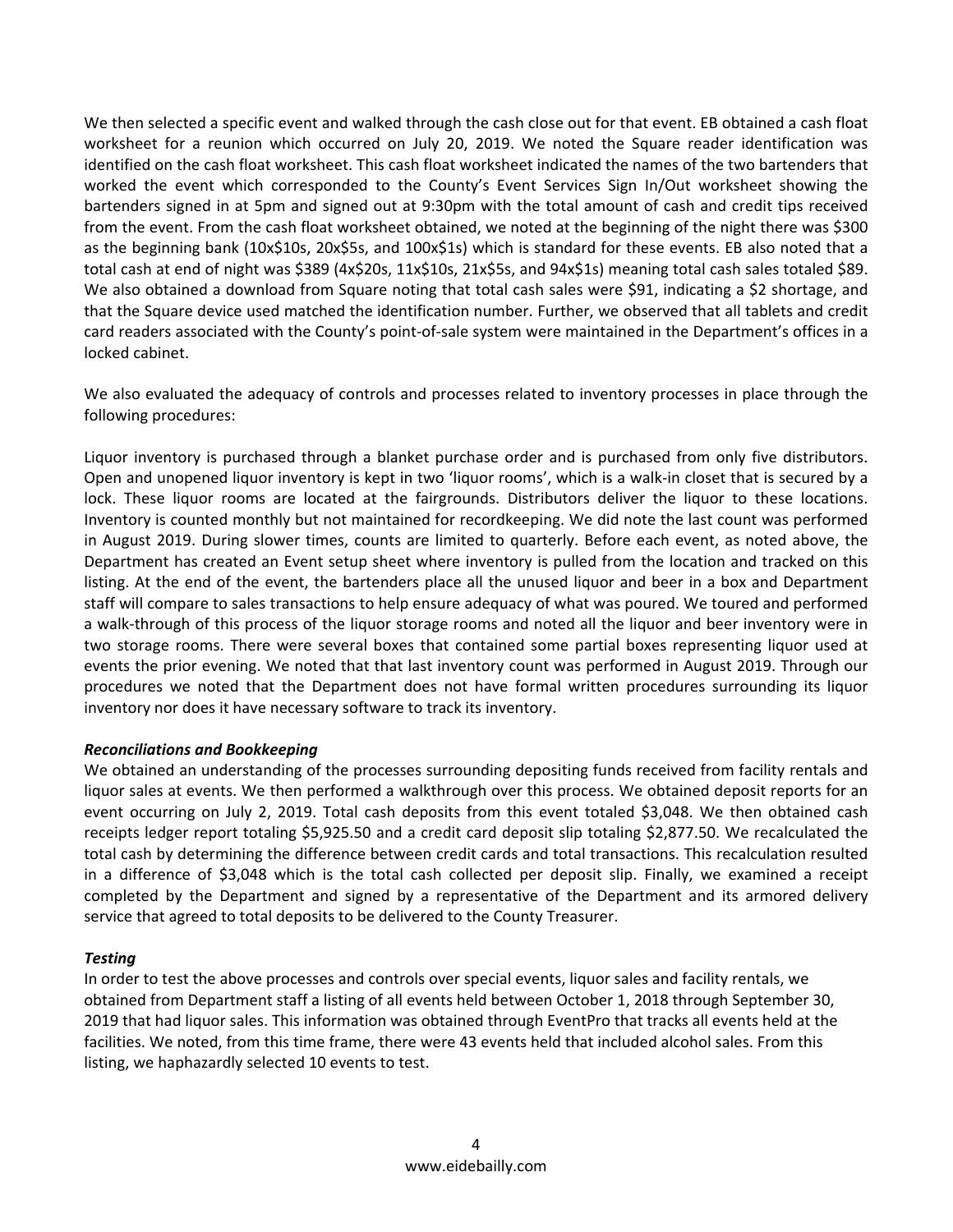We also selected two additional large events to test. As these larger events cover multiple days, we selected one day's liquor sales at the County Fair held on July 31, 2019 to August 4, 2019. We also selected one day's sales at Pumpkin Nights held in October 2018. See below for the results of our testing and any recommendations developed from our testing.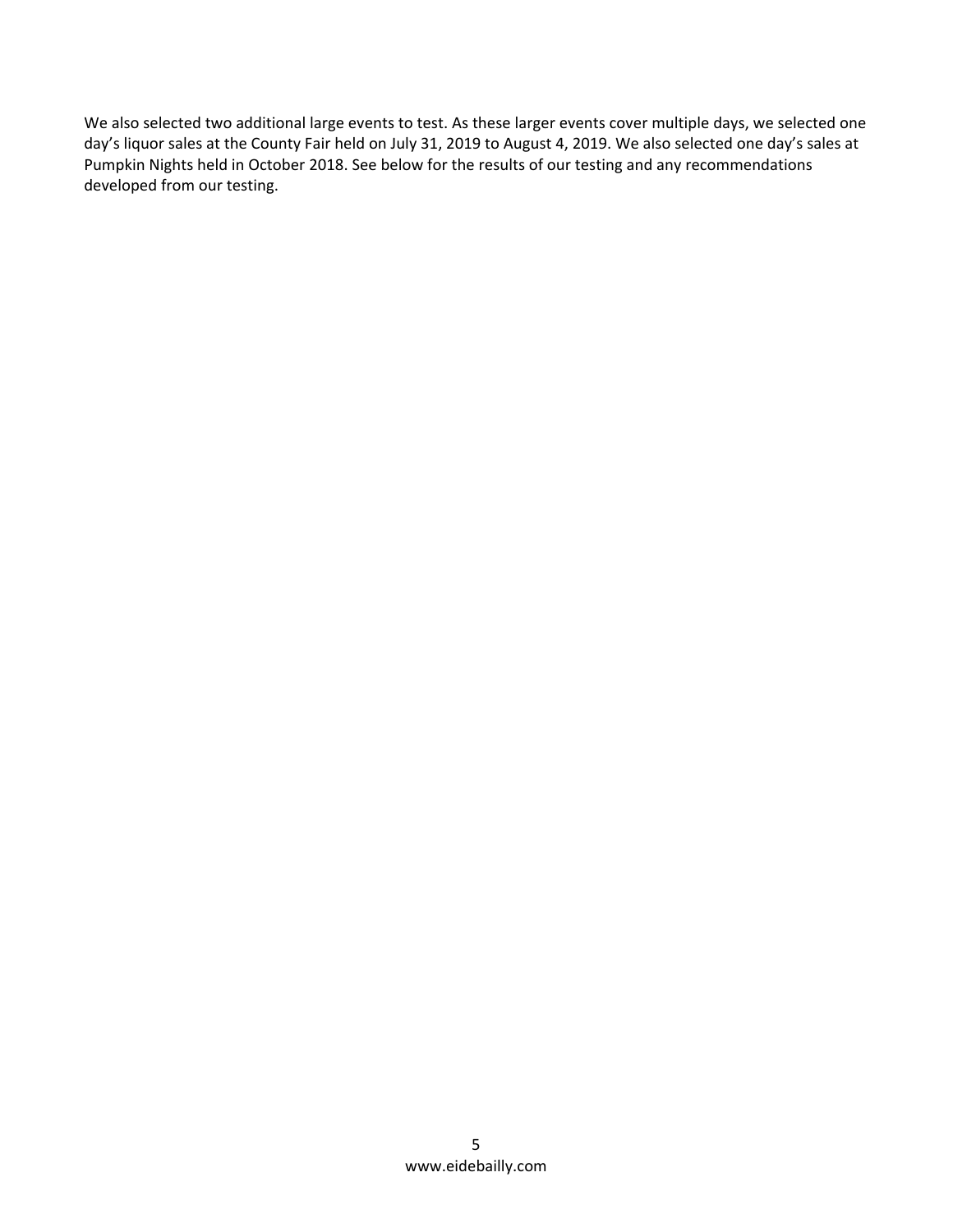# **RESULTS AND RECOMMENDATIONS**

Following are our testing results and recommendations along with management's action plan to address these issues.

# **Recommendation #1**

During our discussions with the Department's director and staff, we determined that written transactional policies and procedures do not exist. Overall County policies exist for those renting facilities that include rules and pricing, but no internal written processes exist for the Department. This was corroborated through our internal audit testing of selected special events. Through that testing we noted the following results which are directly associated with the lack of written policies and procedures:

- For two of the special events tested, we noted the deposit received was more than what was required based on the pricing indicated in the County's policy
- For one event tested, we noted the signed contract was received 9 months after deposit was received which exceeded the 30‐day limit indicated in the County's policy.
- For 5 out of ten events tested, there was supporting documentation that was not maintained by the Department. This missing information is as follows:
	- o 2 instances of missing event set up sheets and inventory logs
	- o 2 instances of completed Cash Float worksheets indicating cash counts performed by the bartenders for the event
	- o 1 instance of a missing report from the point‐of‐sale system that reconciles to Cash Float worksheet
	- o 1 instance of missing completed Treasurer's Deposit Form that agrees to credit card and cash receipts ledgers from the County's general ledger
- For both the Fair and Pumpkin Nights events, there was supporting documentation that was not maintained by the Department. This missing information is as follows:
	- o There were no completed and signed Event Service Liquor/Bar Service Order Forms
	- o There were no Event Services Set Up Sheets and as such, for these instances, there was no inventory logs provided showing inventory needs, relief of inventory and returned inventory.

# **Risk**

Without specific written transactional (cash collections/depositing and disbursement) policies and procedures, it's difficult to hold staff accountable to County and Departmental expectations and best practices for internal controls over cash collection or handling, cash management, efficient and effective operations or reconciliation processes.

# **Recommendation**

We understand the Director is new to the County and the related position and other key staff have been with the County for only a couple of years. While they are very knowledgeable about the procedures to be performed, we recommend that the Department document, distribute and consider training to the County's over‐arching policies and procedures for cash collection and handling, cash management, efficient and effective operations/disbursement and cash/revenue stream reconciliations in the Department. Additionally, should the Department desire more specific policies addressing specific operational needs, these policies and procedures should be included within the policies, mentioned above, and tailored to the Department's needs.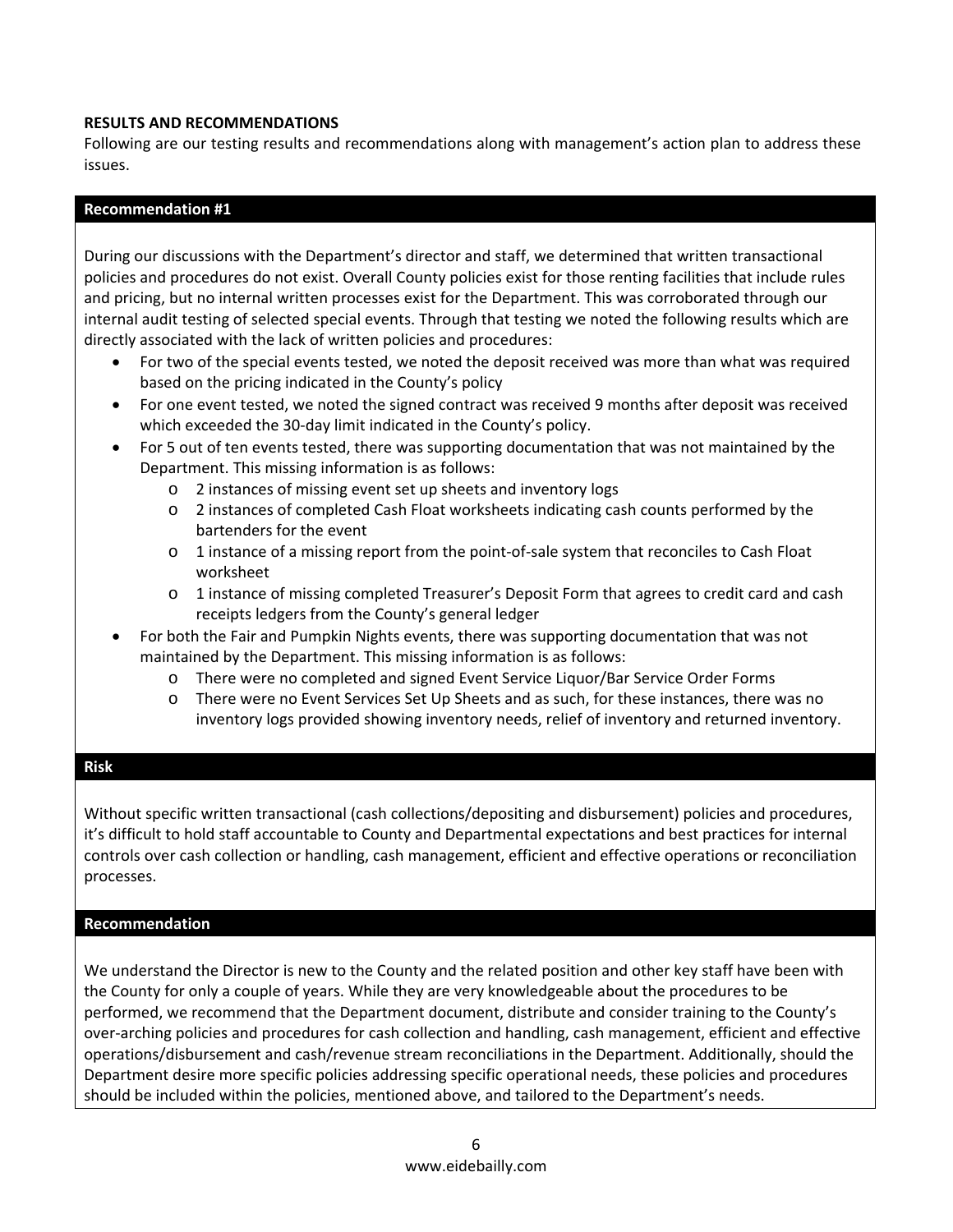| <b>Action Plan</b>        |                 |                                     |                  |
|---------------------------|-----------------|-------------------------------------|------------------|
| <b>Person Responsible</b> | Melany Davidson | <b>Estimated Completion</b><br>Date | February 1, 2020 |
|                           |                 |                                     |                  |

The Parks, Open Space & Cultural Arts Department (Parks) will continue to work with members of the County Finance Department (Finance) on already‐drafted policies and procedures addressing cash handling. Finance will be able to help Parks design these specific policies around the County's over-arching policies and procedures.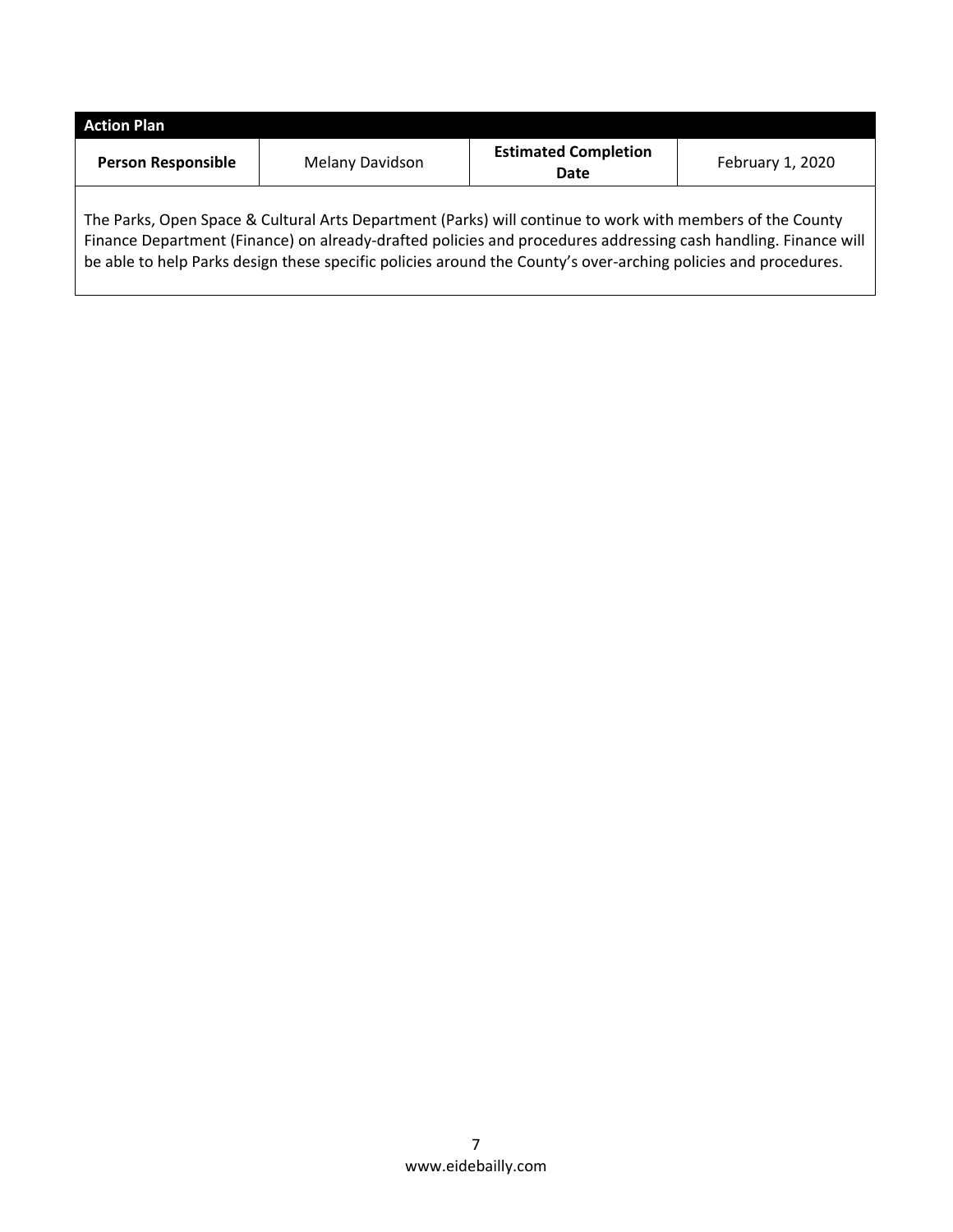# **Recommendation #2**  During our discussions with Department staff, we noted that there is no security camera coverage at each bar location nor where cash is counted at the end of each event. As part of our observations, we noted that there are cameras that exist; however, the camera placements do not provide adequate coverage to show processing and cash handling. **Risk** While the existence of security cameras acts as a deterrent, cameras should be placed in such a manner that cash handling activities can be fully observed and/or reviewed. **Recommendation** We recommend the Department consider designating certain areas for cash handling and processing and move or add security cameras to those locations to adequately monitor such activities. **Action Plan Person Responsible Byron Fanning and** Casandra Vossler **Estimated Completion Date Date Date Date Date** We feel the best solution for this would be to create a central cash handling room. This room could be equipped with a camera, as well as, allow a more secure way for the employees to handle cash during reconciliation of banks, deposits, etc. We would also request that a computer could be in this room so staff could enter deposits in to JD Edwards without having to leave the cash handling room to go back to their desks.

In the plans of the new Indoor Arena, a designated space has been reserved for all liquor storage and cash handling. This area will be locked off from the rest of the building and access to this area will be limited to essential staff only. We will request cameras to cover this entire area.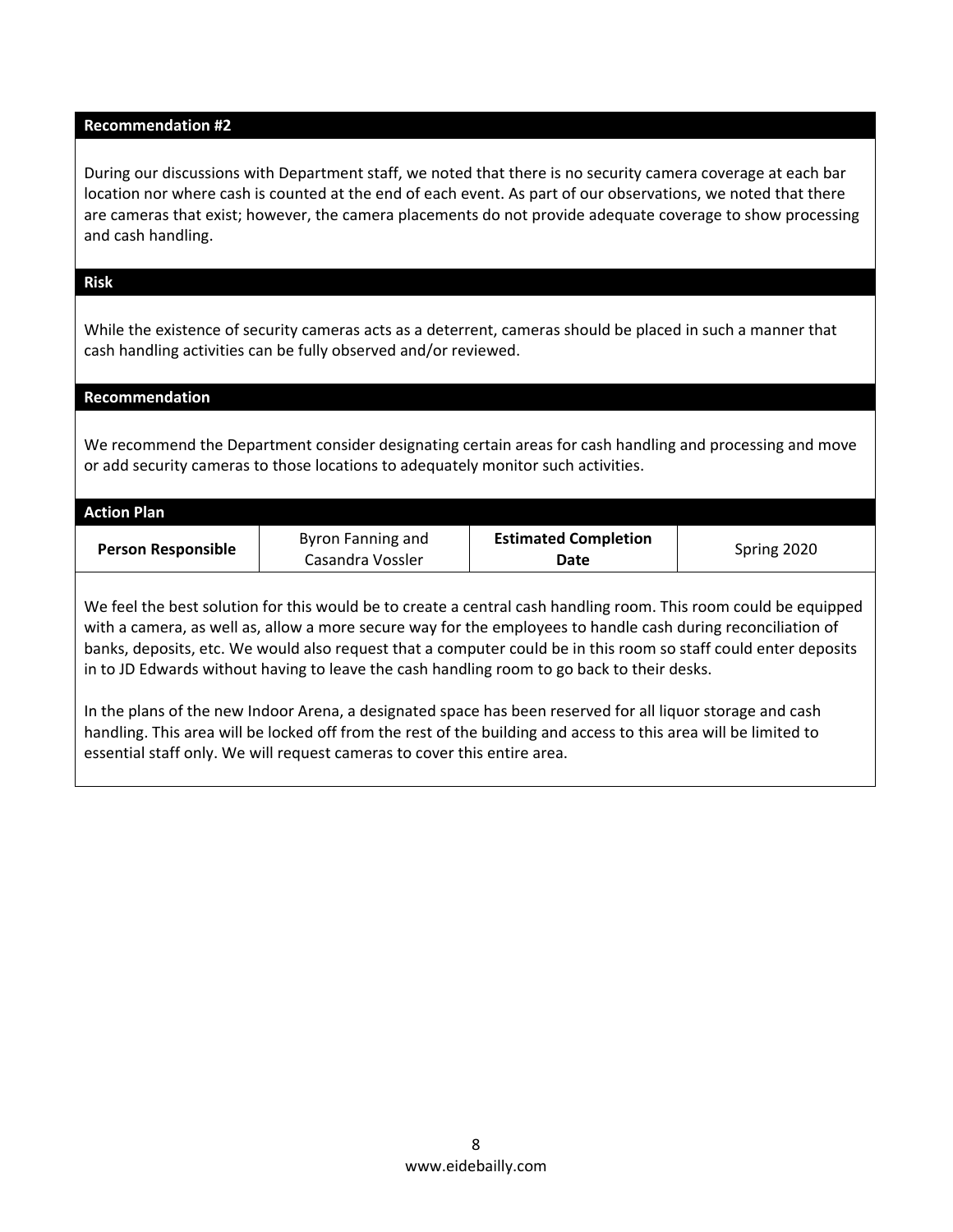### **Recommendation #3**

During our internal audit procedures, we noted no documented policies and procedures for the handling of liquor inventory within the Department. It was also noted that the Department does not have an inventory tracking system to adequately track the movement of the liquor inventory for events. While each event tracks what beverages are issued and returned, there is no tracking of that inventory as it is returned to the storage rooms. It was also noted that staff perform inventory counts throughout the year of the liquor storage rooms, however there is no real time listing of how much liquor is maintained.

# **Risk**

Failure to have adequately documented policies and procedures for the handling of liquor inventory may lead to the inability to properly reconcile inventory. While there are some tracking mechanisms, those relate to specific events only and not overall inventory maintained at the Department's storage location.

### **Recommendation**

We recommend the County develop policies and procedures surrounding the proper handling of liquor inventory and to identify an inventory tracking system to help staff maintain more accurate inventory listings to be able to record liquor inventory and reconcile timely for valuation and monitoring purposes.

| <b>Action Plan</b> |                                         |                                     |                  |
|--------------------|-----------------------------------------|-------------------------------------|------------------|
| Person Responsible | Casandra Vossler and<br>Melany Davidson | <b>Estimated Completion</b><br>Date | January 31, 2020 |

We will continue working on policies and procedures and creating a written document for the beverage division. Each event will have a beginning and ending inventory that will be reconciled against the liquor room inventory monthly and all inventory documents will be filed electronically in the liquor file on the server. Please see recommendation #4's response to how the Department plans to incorporate an electronic way of record keeping and reconciling liquor inventory.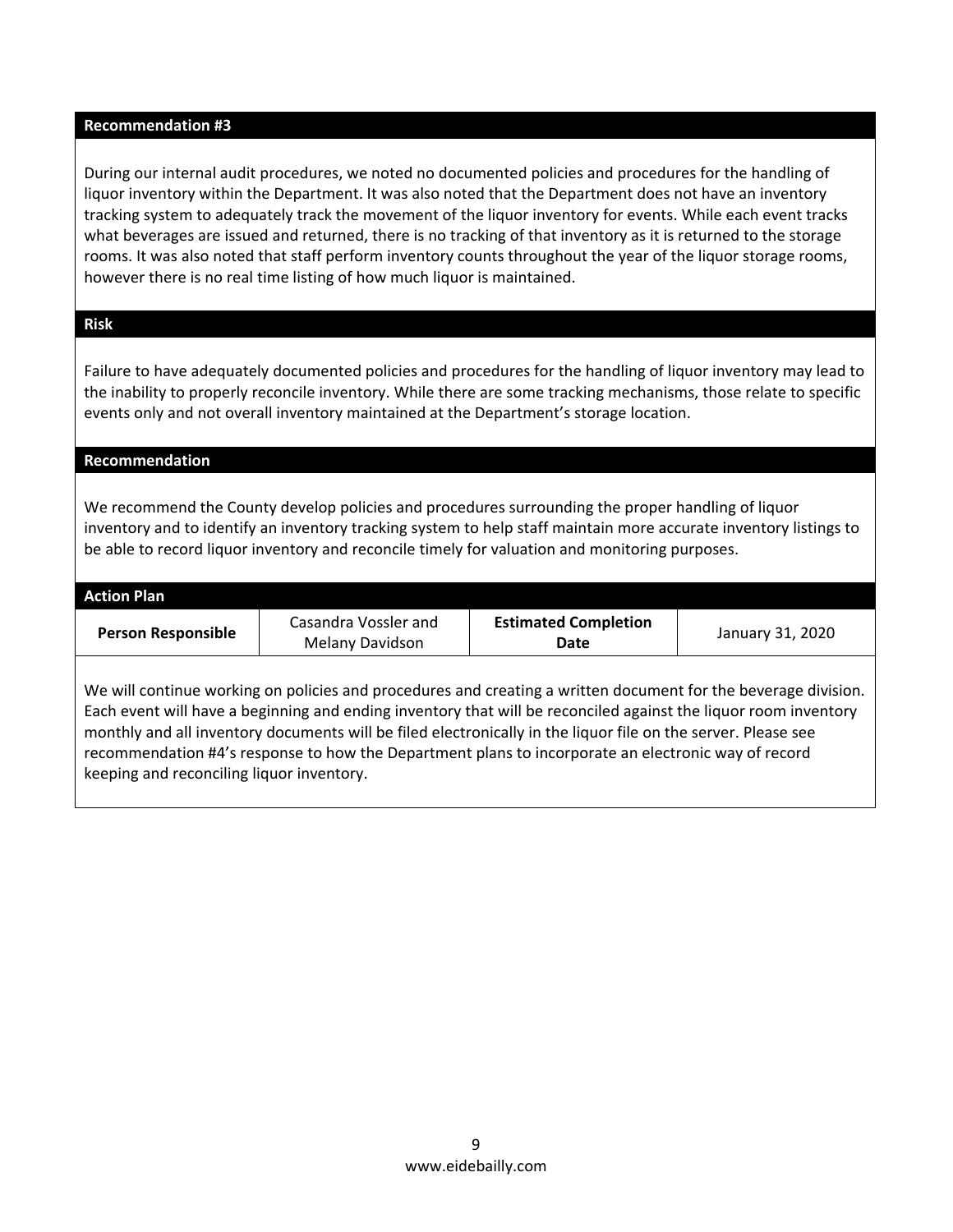### **Recommendation #4**

During our discussions with Department staff, we noted that there are multiple software systems used to handle events (EventPro for venue management) and cash handling (Square for sales transactions). The Department has used two different point‐of‐sale systems within the year. It was also noted that these systems are not integrated.

# **Risk**

Using various software systems to perform cash collections as well as credit card transactions at various events causes confusion and making uncertain and manual reconciliations more tedious for Department personnel. This lack of integration and multiple reconciliation processes could allow for more human errors in the cash management and reporting process.

### **Recommendation**

While we understand the newest point‐of‐sale system the Department is using is an upgrade to the prior system, we recommend the Department continue to evaluate its software systems to find a system that will provide the ability to be more effective and efficient by combining all aspects of event reporting and cash handling processes. Included in our contract with the County is a consultation with an Eide Bailly data analytics team to assist in building a data analytics model to allow for easier access to and monitoring of current data in a dash board type of reporting or recommending software that would benefit the Department and the County. A cost benefit analysis of the process should be evaluated to determine if there's a more efficient way to gather current data and utilize it to institute best practices in collecting event transactions and reporting on them.

### **Action Plan**

**Person Responsible | Casandra Vossler, Melany** Davidson and Ryan Modica **Estimated Completion Date** Summer 2020

We have met with the current software developers and they have begun researching a code to have Square and EventPro communicate. The intention of this update would be to have each event's sales and inventory logged by Square into EventPro, after each event. This will allow any pre‐sales of kegs or wine to be in EventPro, as well as, all sales and inventory used per event. Once this program is built, the beginning and ending inventory will be easier to track as it will be pulling every event's sales into one central software. We will also be able to maintain Fair inventory by recording the Fair as one event in EventPro. Until this system is built, we will be manually entering these items in each event's profile, along with the plan under Recommendation #3.